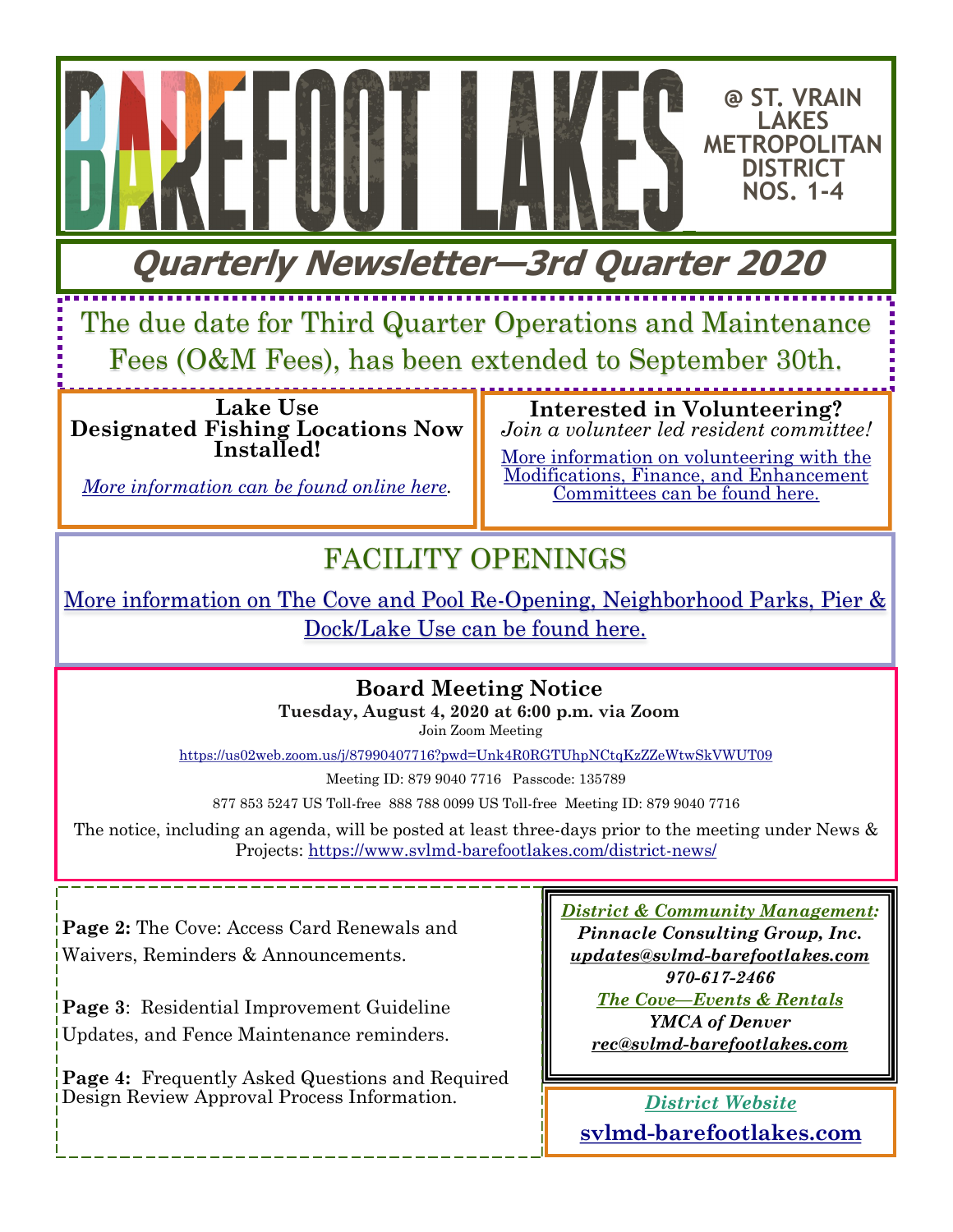## **KEY CARD ACTIVATION & NEW WAIVER**

In order to have your key cards activated to access to the pool, all current St. Vrain Lakes Homeowners will need to fill out a **NEW** Disclaimer of Liability/User Release forms for the 2020 pool season through the YMCA's new database. The updated waiver for this year will include a required section specific to Covid-19. **[Click here](https://www.denverymca.org/membership) to create a YMCA account.** Under the location drop down, please select Barefoot Lakes (The Cove), and then select "Barefoot Lakes Residents". You must be a St. Vrain Lakes resident to register at this time.

Next, stop by The Cove to complete your registration and electronically sign your: waivers. All residents will need their photo taken for account security purposes. If you have already been issued access cards, please bring them with you as they will be updated with bar codes. For new residents, be sure to bring a photo ID and: proof of residency to set-up your new account. Acceptable documents include a piece of mail, a current drivers license that indicates your residency in the Barefoot Lakes Community, or a copy of your lease if renting.

Note: You will not be able to reserve a pool or fitness time slot through Sign-up: Genius until your registration is complete. For those who are unable to stop by: this upcoming weekend, wait times will be experienced upon your first visit. We ask that residents bring their group to the South side pool gate access window and a member our staff will greet you. Please ensure masks are worn during this: time. If a group is already at the window, please ensure social distancing: measures are in place as you await service.

#### **Summer Photo Raffle**

To receive an entry share your photos enjoying the facility to social media platforms with #covesummer2020raffle.

### **July 21, 2020 Community Meeting**

### **Did you miss the Community Meeting? View Online Now <https://vimeo.com/442747632>**

#### **Presentations By:**

Brookfield Residential, Developer Project Manager - Development Update Presentation High Plains Environmental Center (Native Landscape Expert) - Presentation and Update Solitude Lake Management (Barefoot Lakes Expert) - Presentation and Update District 101 & Management Updates by Pinnacle Consulting Group; Resident Question and Answer.

Page 2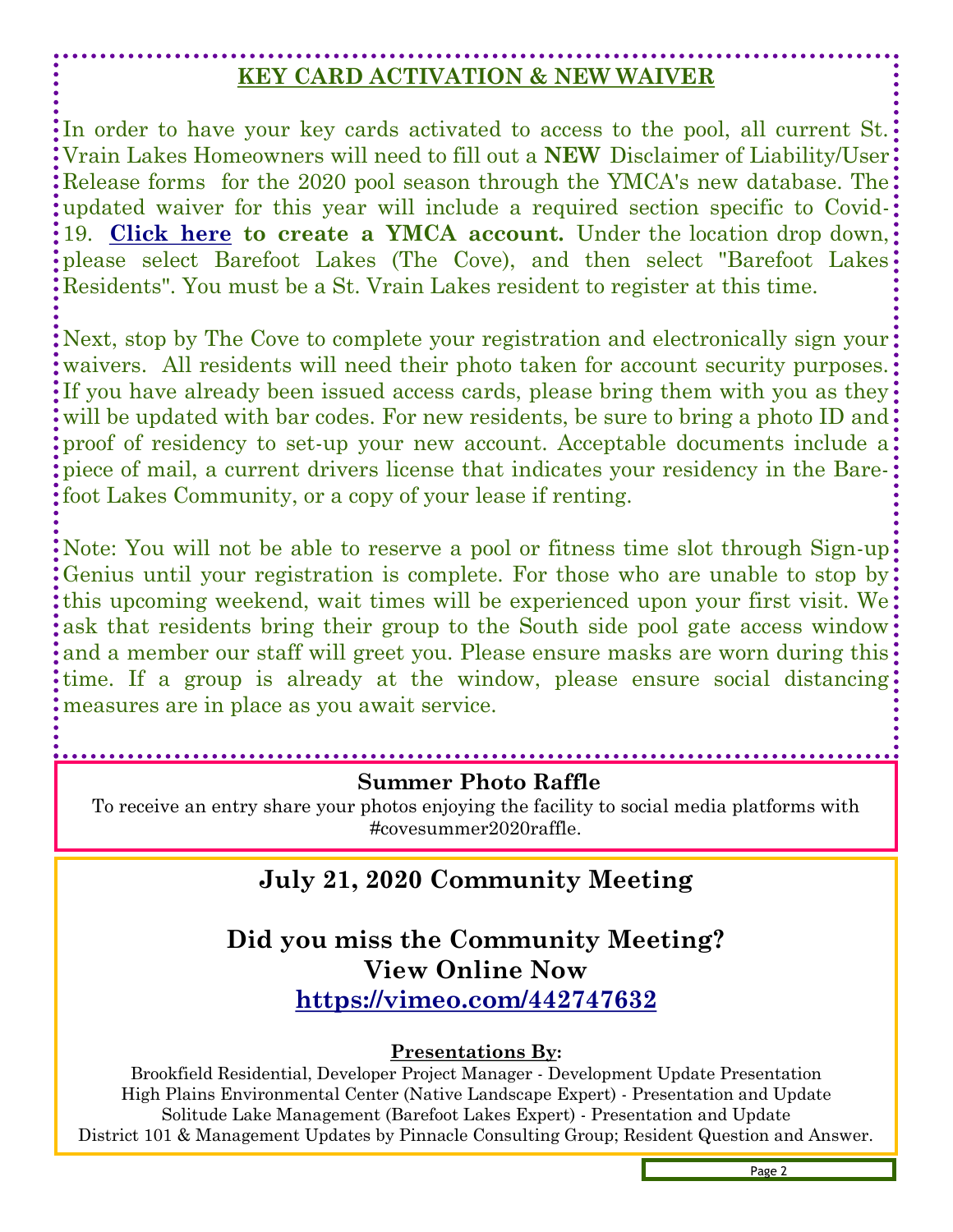# Required Fence Treatment

Pursuant to the Residential Improvement Guidelines and Site Restrictions Section 3.27.4 all fences constructed on a Lot shall be maintained, repaired, and replaced by the Owner of such Lot. Regular physical and aesthetic maintenance of fencing is required. **Fences shall not be painted. All fences must be sealed with an approved preservative treatment**. Site observations noting necessary: covenant enforcement of fence treatments are conducted in months where fence treatment, repairs, and: replacements can occur, which is anticipated to be April-October (weather dependent). More information can be found online: https://www.svlmd-[barefootlakes.com/design](https://www.svlmd-barefootlakes.com/design-review/)-review/.

Please contact your builder in the case of a builder installed fence that was not treated prior to the sale of the Lot.

### **UPDATED: Residential Improvement Guidelines and Site Restrictions**



The Design Review Committee recently approved revisions to the Residential Improvements Guidelines and Site Restrictions (RIG) for Barefoot Lakes. Below are two changes regarding artificial turf and rear yard landscaping. For a complete copy please visit the website at [https://www.svlmd-barefootlakes.com/wp-content/uploads/2020/04/Residential-Improvement-](https://www.svlmd-barefootlakes.com/wp-content/uploads/2020/04/Residential-Improvement-Guidelines-and-Site-Restrictions-for-Barefoot-Lakes-04-02-20-Final.pdf.)[Guidelines-and-Site-Restrictions-for-Barefoot-Lakes-04-02-20-Final.pdf.](https://www.svlmd-barefootlakes.com/wp-content/uploads/2020/04/Residential-Improvement-Guidelines-and-Site-Restrictions-for-Barefoot-Lakes-04-02-20-Final.pdf.)

3.7 **Artificial Turf**: Artificial turf may be considered in side and rear yard and not in areas visible from public streets. Total artificial turf area of any height may not exceed 70% of the rear and/or side yard. The design intent is for artificial turf to emulate natural grass. Submittal must include the intended use and a sample of the proposed material showing the color and pile height. 3.7.1 Allowable Products The color must be similar to the geographical area, preferably a blended, multi-color monofilament fiber. There are certain products that have been pre-approved by the ARC as meeting the requirements of these Guidelines. Contact the person or entity set forth in Section 1.5 of these Guidelines or reference Schedule 1, the Landscape Design Guidelines for a list of such pre-approved products. 3.7.2 Installation Considerations A. Professional installation is required and must include a weed barrier and a porous, aggregate road base for drainage. B. Proper infill for residential application, such as silica sand or "Envirofill" for kid and pet areas must be used. If only for a pet-use area, a product with less secondary 12 thatch may be used. Infill must not be toxic to humans or pets and must blend into the turf and not be visually distracting. C. The established drainage pattern may not be blocked or altered by the installation of artificial turf. D. A weed suppressor must be used under seams and the seams must be property secured. E. If an artificial turf area will meet a native area, it must be separated with a barrier of at least four inches of hardscape or planting area.

3.39.1 **Landscape Installation Schedule** Application for rear yard landscaping shall be submitted to the District no more than nine (9) months after closing on the sale of the Lot from the Declarant or Builder to the first Owner. \*Please note that the rear yard landscape application shall be submitted within the initial nine (9) months following the closing of the home regardless of the following installation deadlines. If the closing occurs during the months of January-February landscaping is required to be installed within the initial nine (9) months and within the same calendar year or no later than November 30. Closings occurring March-September are required to install landscaping no later than June 30 of the following calendar year. Closings occurring in October-December are required to install landscaping within the initial nine (9) months or no later than September 30 of the following calendar year. Extensions may be granted by the ARC upon receipt of a request by an Owner (specifications will need to be provided as to why an extension is being requested).